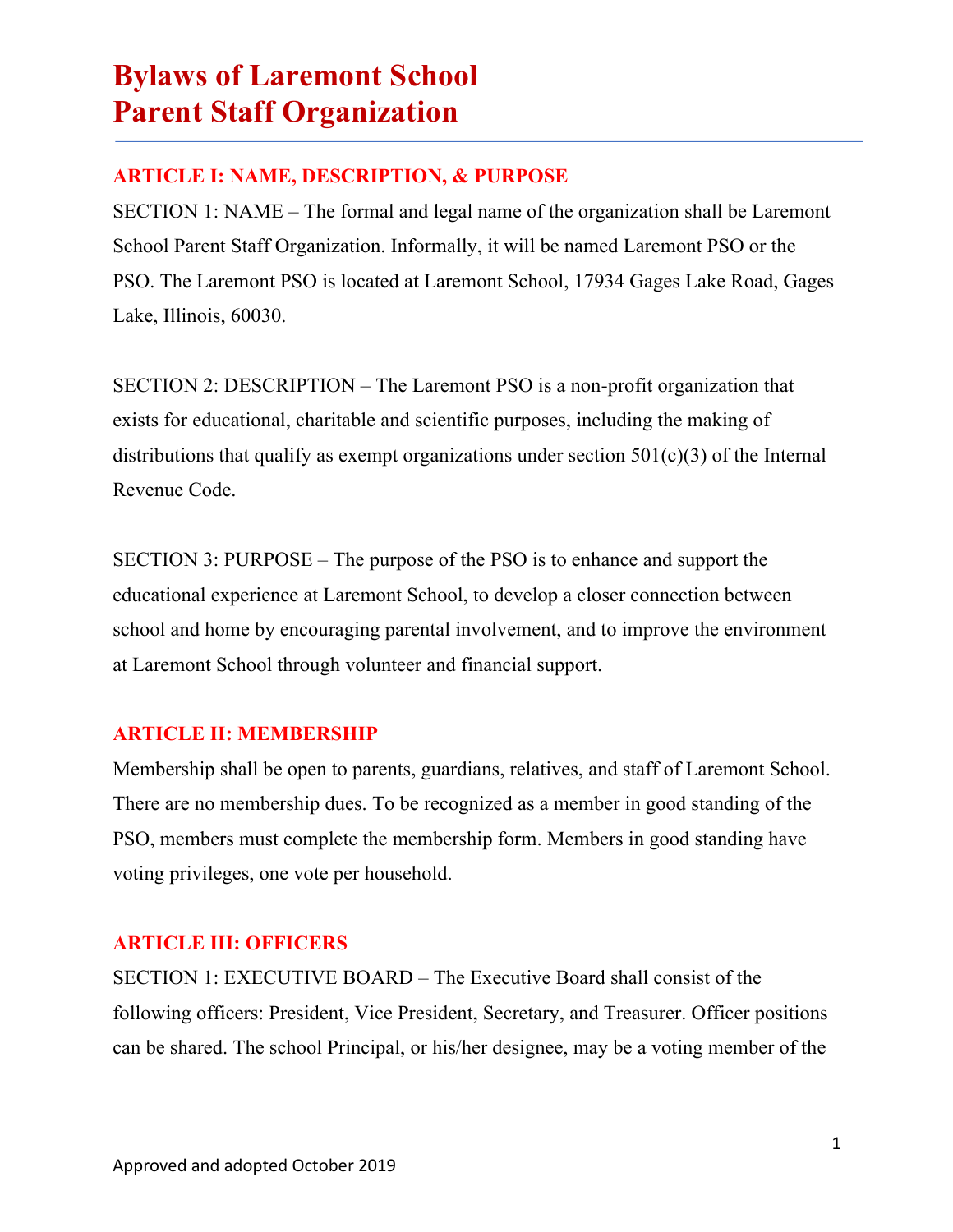Executive Board only if tie-breaking vote is needed. All Executive Board positions shall be held by a parent, guardian or relative of an enrolled Laremont student.

SECTION 2: TERMS OF OFFICE – The term of the office for all officers is two (2) years, beginning August 1 and ending on July 31. No Board member may hold the same position for more than four (4) consecutive years. Board members whose term extends beyond that of their child's completion of school at Laremont may finish their current term. The only exclusion being if your child ages out of Laremont within the term, the term expires on July 31<sup>st</sup> of their child's final year at Laremont. All vacancies in the elective position shall be filled for the unexpired term by persons elected by the Executive Board.

SECTION 3: QUALIFICATIONS – Any PSO member in good standing may become an officer of the PSO.

SECTION 4: DUTIES OF OFFICERS –

President: Preside at General PSO meetings and Executive Board meetings, serve as the official representative of the PSO, and retain all official records of the PSO. The President shall supervise the work of all chairpersons and lead volunteers. The President shall act as the Executive Officer of the PSO and, in general, perform the duties usually associated with the office of President.

Vice President: Oversee the committee system of the PSO, coordinate volunteers, assist the President, and chair meetings in the absence of the President.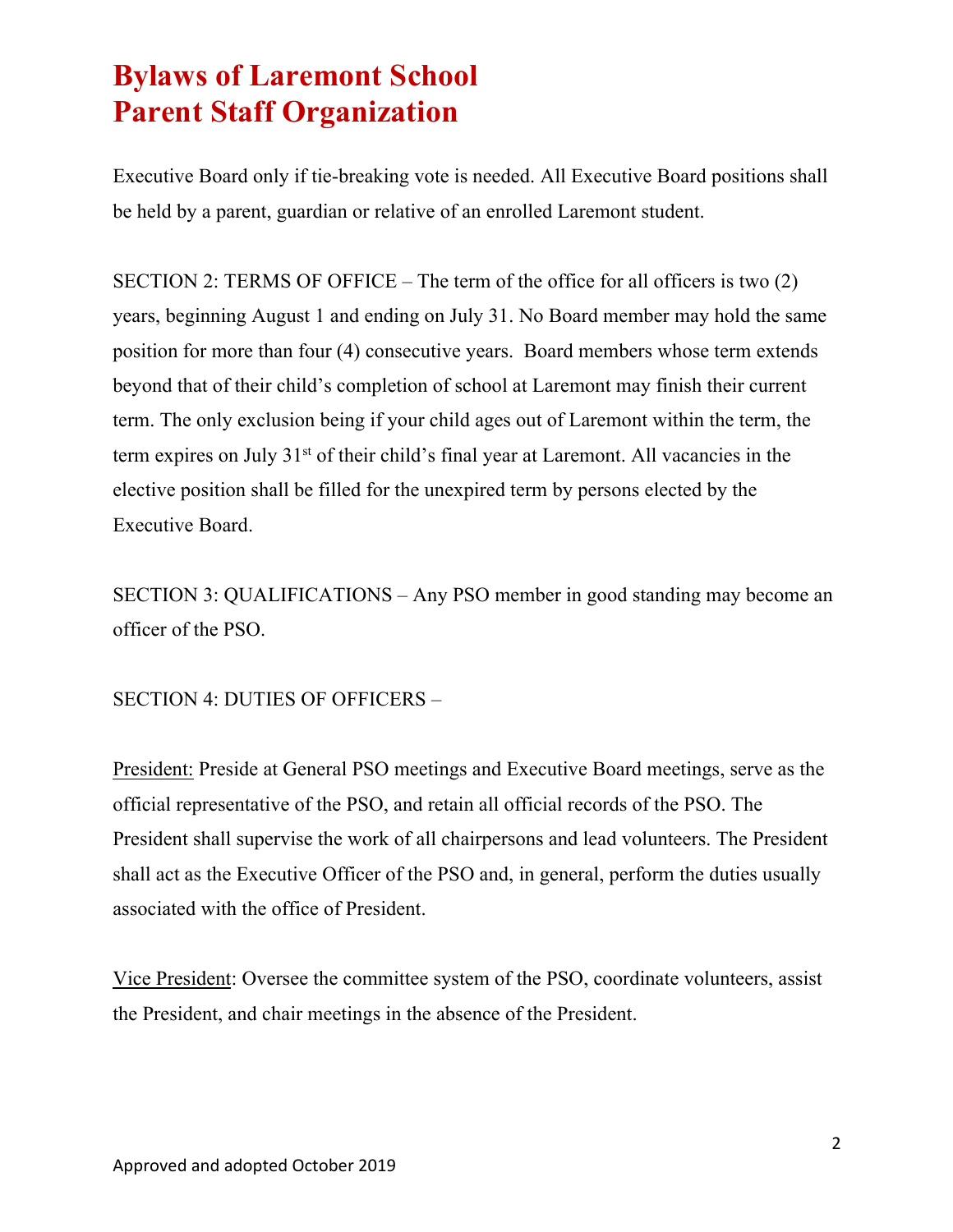Secretary: Record and distribute minutes of all Executive Board meetings and all General PSO meetings, and hold historical records for the PSO. The Secretary shall manage communications and marketing for the PSO including, but not limited to PSO newsletters, email broadcasts, website, social media accounts, etc.

Treasurer: Serve as custodian of the PSO's finances, collect revenue, pay authorized expenses, report financial activity every month, prepare year-end financial report, and hold all financial records.

#### **ARTICLE IV: COMMITTEES**

SECTION 1: COMMITEES – Committees may consist of members and Board members, with the President acting as an ex officio member of all committees. The Board may appoint committees as needed.

SECTION 2: COMMITTEE CHAIRPERSONS – All standing chairpersons shall present a committee report at each Board meeting.

#### **ARTICLE V: MEETINGS**

SECTION 1: ANNUAL MEETING – The annual meeting will be held during the school year. It will be held in the first month that school is in session.

SECTION 2: GENERAL MEETINGS – General PSO meetings shall be held to conduct the business of the PSO. Meetings shall be held monthly during the school year or at the discretion of the Executive Board. A time and place will be determined by the Executive Board at least one month prior to the meeting.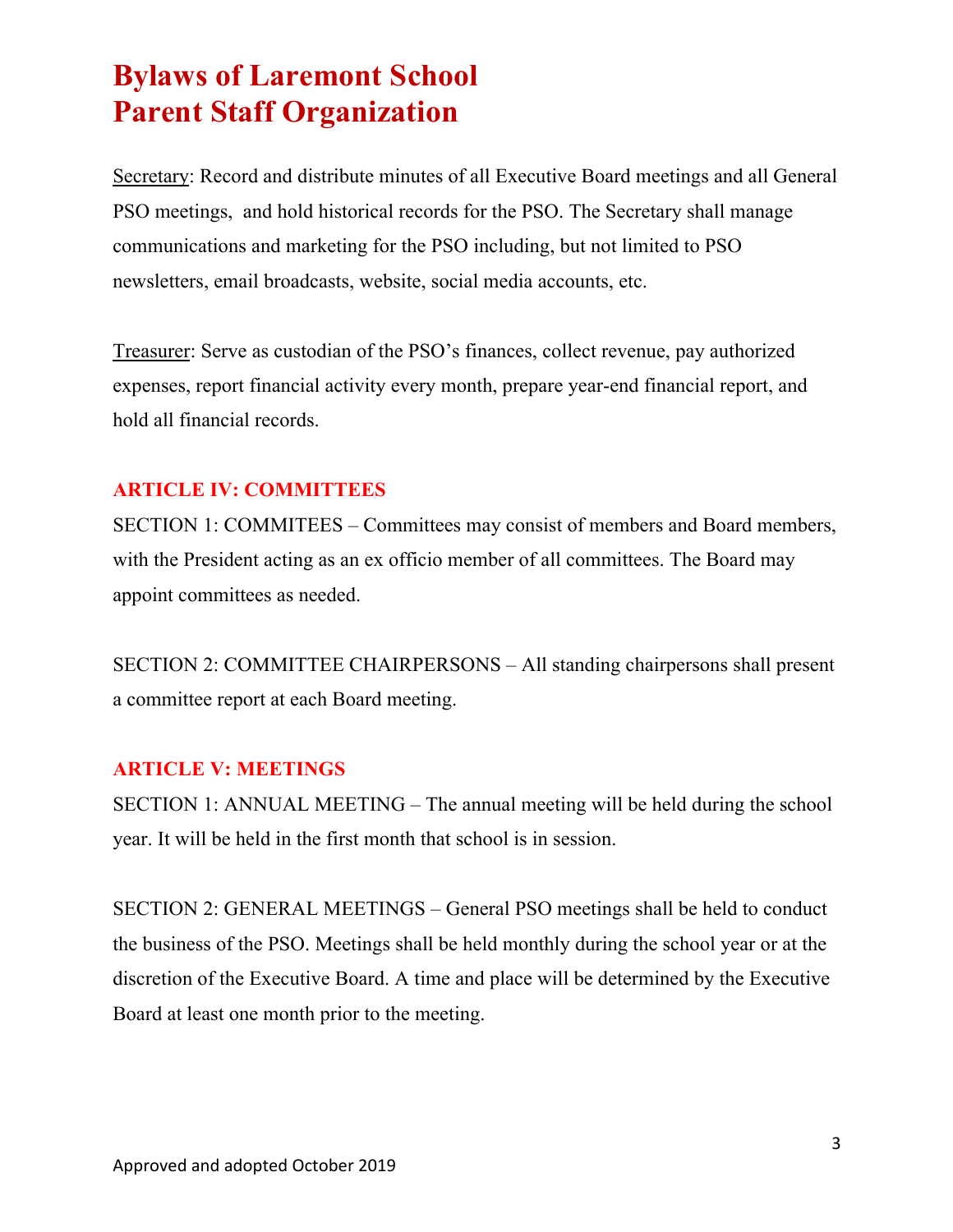SECTION 3: SPECIAL MEETINGS – Special meetings may be called by the President, any two (2) members of the Executive Board, or five (5) general members submitting a written request to the secretary. Previous notice of the special meeting shall be sent to the members at least ten (10) days prior to the meeting by flyer or posted live on the PSO website or other social media accounts.

SECTION 4: VOTING – Each member in attendance at a PSO meeting is eligible to vote, one vote per household. Absentee or proxy votes are not allowed, nor are votes cast on social media accounts. The only exception is bi-annual elections for which votes may be submitted by ballot.

SECTION 5: QUORUM – Those members in good standing present at a called regular meeting shall constitute a quorum.

#### **ARTICLE VI: FINANCIAL POLICIES**

SECTION 1: FISCAL YEAR - The fiscal year of the PSO begins July 1 and ends June 30 of the following year.

SECTION 2: BANKING - All funds shall be kept in a checking account in the name of Laremont School Parent Staff Organization requiring at least three (3) signatures of the Executive Board and held at a local financial institution.

SECTION 3: REPORTING - All financial activity shall be recorded in a manual or computer-based accounting system. The Treasurer shall reconcile and report all financial activity monthly.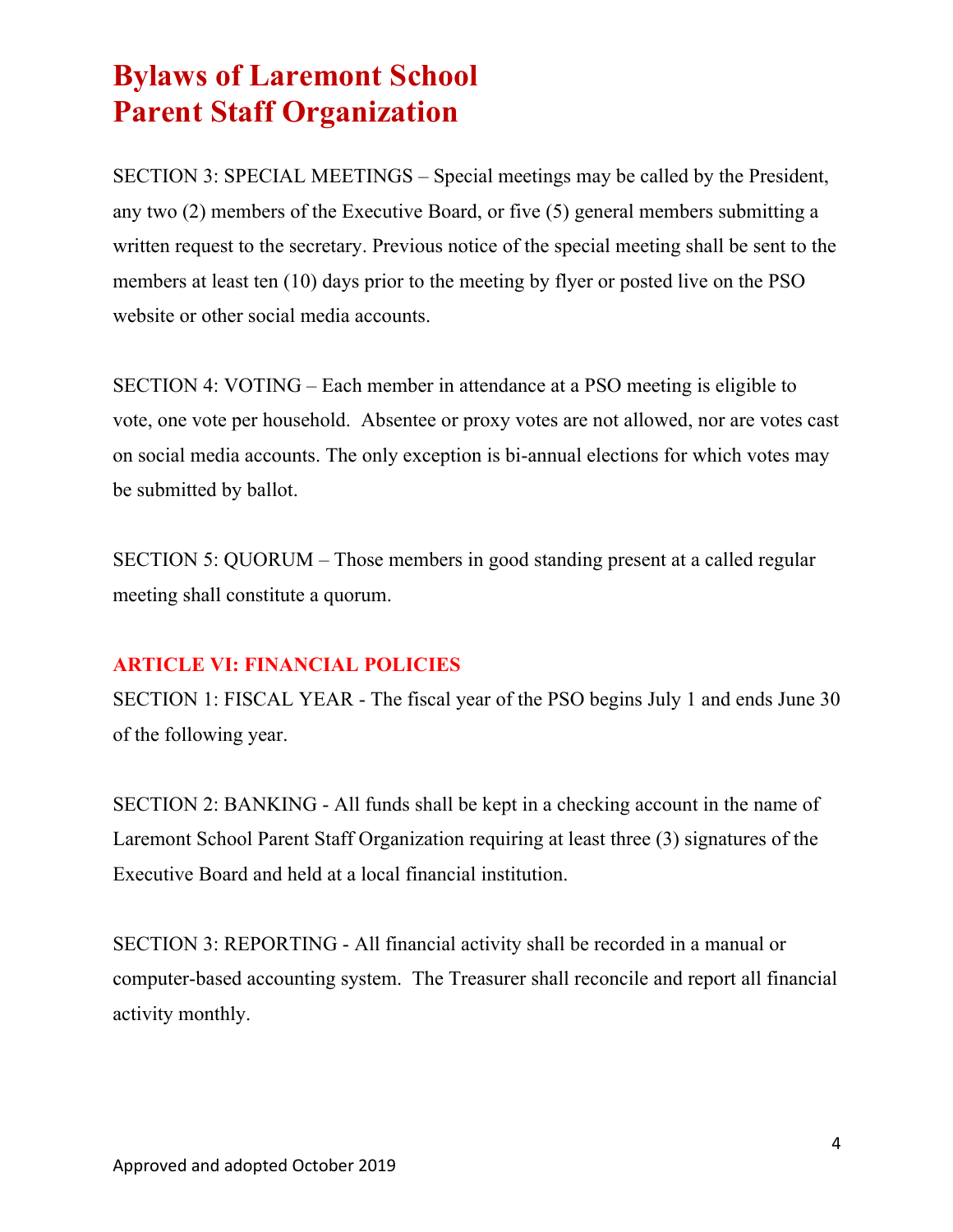SECTION 4: ENDING BALANCE - The organization shall leave a minimum of \$1,000.00 in the treasury at the end of each fiscal year.

SECTION 5: CONTRACTS - Contract signing authority is limited to the President or the Vice President.

#### **ARTICLE VII: ELECTIONS**

SECTION 1: NOMINATIONS AND ELECTIONS – Elections will be held at the last meeting of the school year in June, of an election year. Members may nominate a candidate for each office and present a slate at a meeting held one month prior to the election. Voting shall be by voice vote, or absentee ballot, if a slate is presented. If more than one person is running for an office, a ballot vote shall be taken.

SECTION 2: ELIGIBILITY – Members are eligible for office if they are members in good standing at least 14 calendar days before the members presents its slate.

SECTION 3: VACANCIES – If there is a vacancy in the office of President, the Vice President will become the President. At the next regularly scheduled meeting, a new Vice President will be elected. If there is a vacancy in any other office, members will fill in the vacancy through an election at the next regular meeting.

SECTION 4: REMOVAL – An officer can be removed from office for failure to fulfill his/her duties, after reasonable notice, by a majority vote of the Executive Board.

#### **ARTICLE VI: BYLAW AMENDMENTS**

Amendments to the bylaws may be proposed by any PSO member. Amendments presented at a PSO meeting shall be considered for voting at the following meeting. Two-